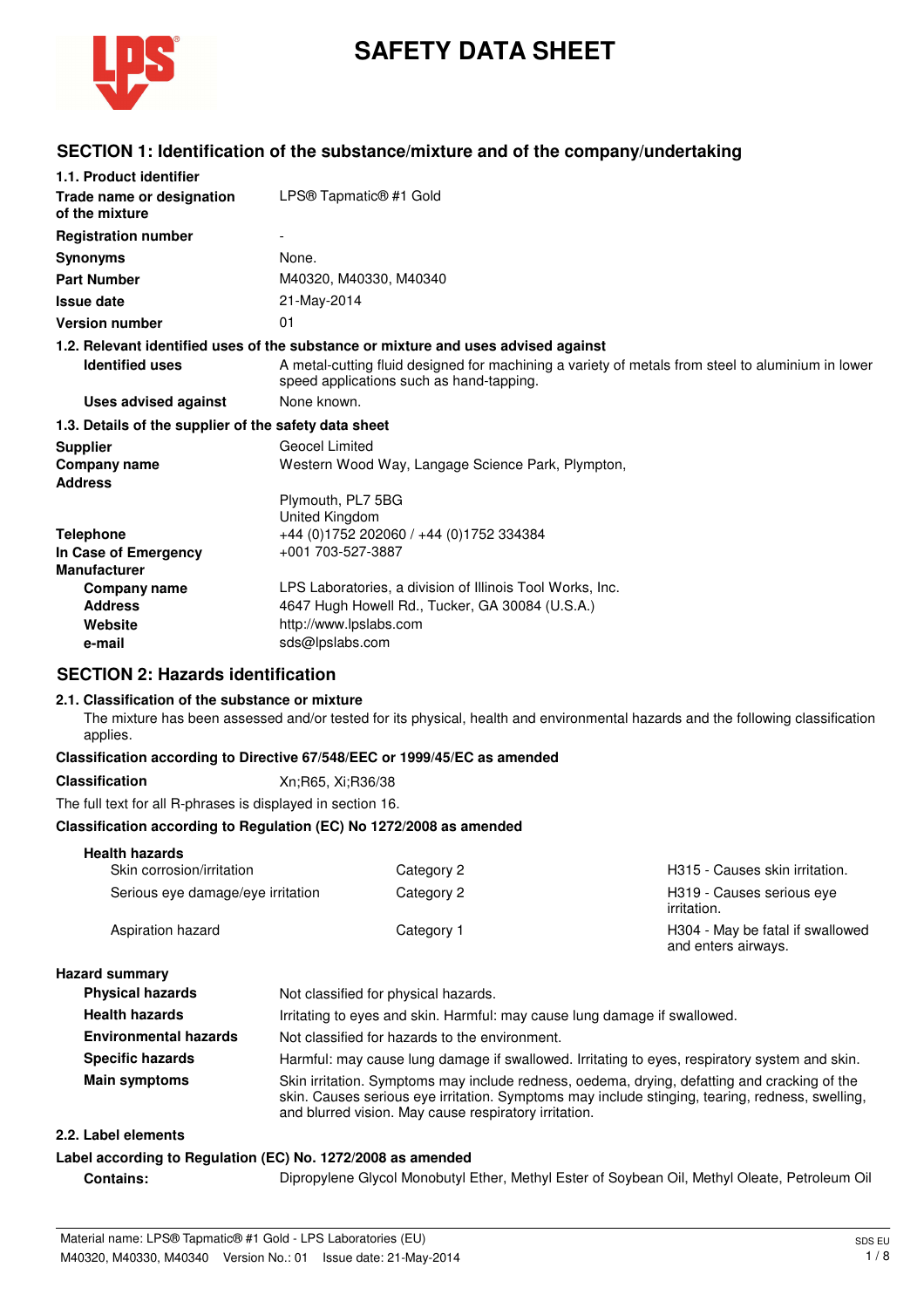**Hazard pictograms**



| <b>Signal word</b>                                                                                                        | Danger                                                                                                                                                                                                                                                                                                                                                                                                                                                                                                                |
|---------------------------------------------------------------------------------------------------------------------------|-----------------------------------------------------------------------------------------------------------------------------------------------------------------------------------------------------------------------------------------------------------------------------------------------------------------------------------------------------------------------------------------------------------------------------------------------------------------------------------------------------------------------|
| <b>Hazard statements</b>                                                                                                  |                                                                                                                                                                                                                                                                                                                                                                                                                                                                                                                       |
| H <sub>304</sub><br>H <sub>315</sub><br>H <sub>319</sub>                                                                  | May be fatal if swallowed and enters airways.<br>Causes skin irritation.<br>Causes serious eye irritation.                                                                                                                                                                                                                                                                                                                                                                                                            |
| <b>Precautionary statements</b>                                                                                           |                                                                                                                                                                                                                                                                                                                                                                                                                                                                                                                       |
| <b>Prevention</b>                                                                                                         |                                                                                                                                                                                                                                                                                                                                                                                                                                                                                                                       |
| P <sub>264</sub><br>P <sub>280</sub><br>P <sub>280</sub>                                                                  | Wash thoroughly after handling.<br>Wear protective gloves.<br>Wear eye/face protection.                                                                                                                                                                                                                                                                                                                                                                                                                               |
| <b>Response</b>                                                                                                           |                                                                                                                                                                                                                                                                                                                                                                                                                                                                                                                       |
| $P301 + P310$<br>$P302 + P352$<br>$P305 + P351 + P338$<br>P321<br>P331<br>$P332 + P313$<br>$P337 + P313$<br>$P362 + P364$ | IF SWALLOWED: Immediately call a POISON CENTRE or doctor/physician.<br>IF ON SKIN: Wash with plenty of soap and water.<br>IF IN EYES: Rinse cautiously with water for several minutes. Remove contact lenses, if present<br>and easy to do. Continue rinsing.<br>Specific treatment (see this label).<br>Do NOT induce vomiting.<br>If skin irritation occurs: Get medical advice/attention.<br>If eye irritation persists: Get medical advice/attention.<br>Take off contaminated clothing and wash it before reuse. |
| <b>Storage</b>                                                                                                            |                                                                                                                                                                                                                                                                                                                                                                                                                                                                                                                       |
| P405                                                                                                                      | Store locked up.                                                                                                                                                                                                                                                                                                                                                                                                                                                                                                      |
| <b>Disposal</b>                                                                                                           |                                                                                                                                                                                                                                                                                                                                                                                                                                                                                                                       |
| P <sub>501</sub>                                                                                                          | Dispose of contents/container in accordance with local/regional/national/international regulations.                                                                                                                                                                                                                                                                                                                                                                                                                   |
| Supplemental label information                                                                                            | None.                                                                                                                                                                                                                                                                                                                                                                                                                                                                                                                 |
| 2.3. Other hazards                                                                                                        | None known.                                                                                                                                                                                                                                                                                                                                                                                                                                                                                                           |

# **SECTION 3: Composition/information on ingredients**

- **3.2. Mixtures**
- **General information**

| <b>Chemical name</b>               |             | $\%$             |                         | CAS-No. / EC No. REACH Registration No.                                    | <b>INDEX No.</b> | <b>Notes</b> |
|------------------------------------|-------------|------------------|-------------------------|----------------------------------------------------------------------------|------------------|--------------|
| Petroleum Oil                      |             | $70 - 80$        | 64742-52-5<br>265-155-0 |                                                                            | 649-465-00-7     | Note L       |
| <b>Classification:</b>             | DSD:        | Carc. Cat. 2;R45 |                         |                                                                            |                  | L            |
|                                    | CLP:        |                  |                         | Asp. Tox. 1; H304, Skin Irrit. 2; H315, Eye Irrit. 2; H319, Carc. 1B; H350 |                  |              |
| Methyl Ester of Soybean Oil        |             | $10 - 20$        | 67784-80-9<br>267-055-2 |                                                                            |                  |              |
| <b>Classification:</b>             | DSD: -      |                  |                         |                                                                            |                  |              |
|                                    | $CLP: -$    |                  |                         |                                                                            |                  |              |
| Dipropylene Glycol Monobutyl Ether |             | $1 - 5$          | 29911-28-2<br>249-951-5 | $\overline{\phantom{a}}$                                                   |                  |              |
| <b>Classification:</b>             | <b>DSD:</b> | Xn;R20/22        |                         |                                                                            |                  |              |
|                                    | $CLP: -$    |                  |                         |                                                                            |                  |              |
| Methyl Oleate                      |             | $1 - 5$          | 67762-26-9<br>267-007-0 | $\overline{\phantom{a}}$                                                   |                  |              |
| <b>Classification:</b>             | DSD: -      |                  |                         |                                                                            |                  |              |
|                                    | $CLP: -$    |                  |                         |                                                                            |                  |              |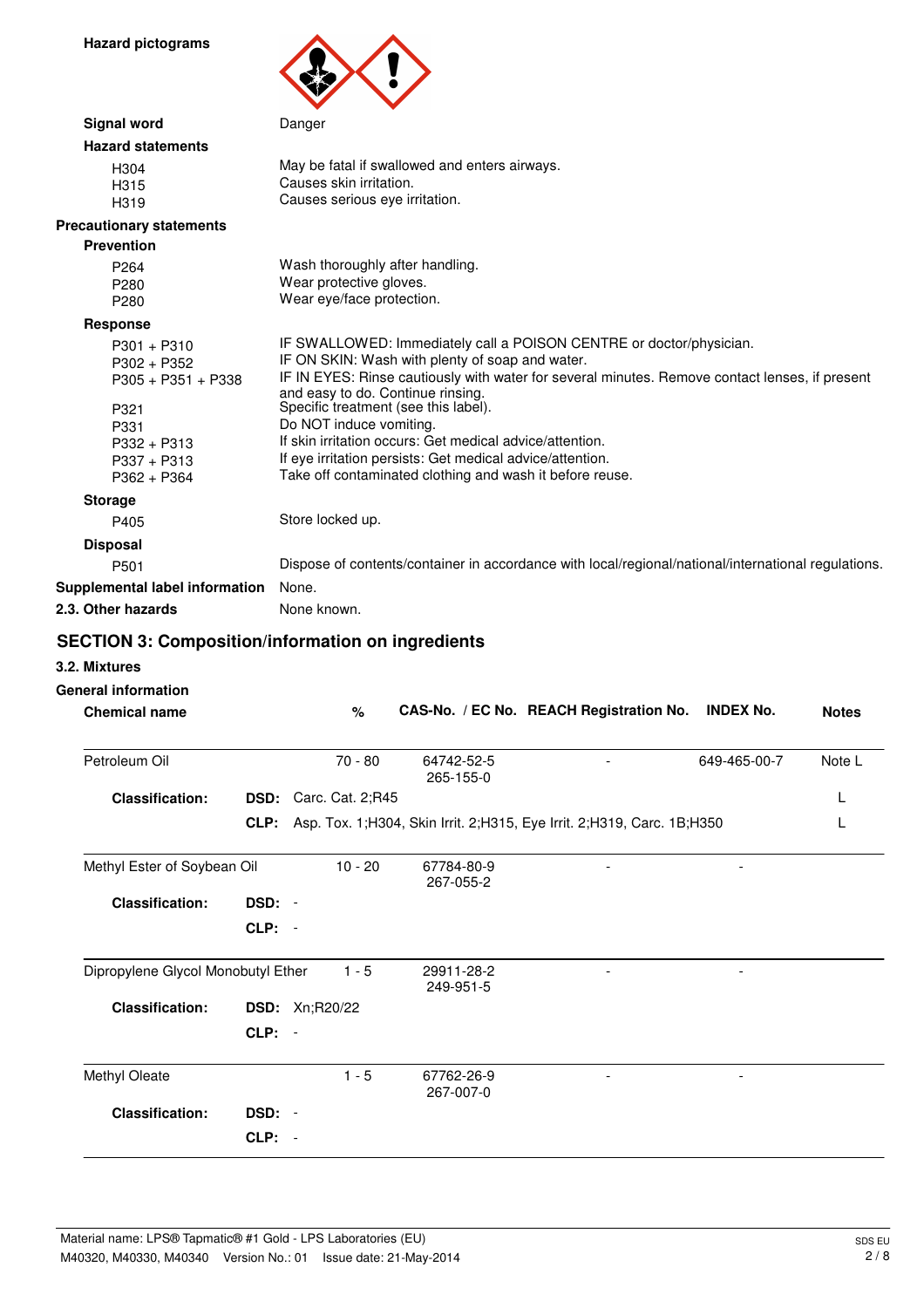CLP: Regulation No. 1272/2008. DSD: Directive 67/548/EEC. M: M-factor vPvB: very persistent and very bioaccumulative substance. PBT: persistent, bioaccumulative and toxic substance.

#: This substance has been assigned Community workplace exposure limit(s).

Note L: This component has been tested by Supplier. According to Supplier, the component complies with the criteria of Note L in Annex I of 67/548/EEC, and is exempt from a classification of T; R45. (Contains less than 3% DMSO)

**Composition comments** The full text for all R- and H-phrases is displayed in section 16.

#### **SECTION 4: First aid measures**

| <b>General information</b>                                                            | Ensure that medical personnel are aware of the material(s) involved, and take precautions to<br>protect themselves. Call a POISON CENTRE or doctor/physician if you feel unwell.                                                                                       |
|---------------------------------------------------------------------------------------|------------------------------------------------------------------------------------------------------------------------------------------------------------------------------------------------------------------------------------------------------------------------|
| 4.1. Description of first aid measures                                                |                                                                                                                                                                                                                                                                        |
| <b>Inhalation</b>                                                                     | Remove victim to fresh air and keep at rest in a position comfortable for breathing. For breathing<br>difficulties, oxygen may be necessary. Call a physician if symptoms develop or persist.                                                                          |
| <b>Skin contact</b>                                                                   | Wash off with soap and water. Get medical attention if irritation develops and persists.                                                                                                                                                                               |
| Eye contact                                                                           | Immediately flush eyes with plenty of water for at least 15 minutes. Remove contact lenses, if<br>present and easy to do. Continue rinsing. Get medical attention if irritation develops and persists.                                                                 |
| Ingestion                                                                             | Call a physician or poison control centre immediately. Only induce vomiting at the instruction of<br>medical personnel. Never give anything by mouth to an unconsious person. If vomiting occurs,<br>keep head low so that stomach content doesn't get into the lungs. |
| 4.2. Most important symptoms<br>and effects, both acute and<br>delayed                | Dermatitis. Rash. Symptoms of overexposure may be headache, dizziness, tiredness, nausea and<br>vomiting. Skin irritation. May cause an allergic skin reaction. May cause redness and pain.                                                                            |
| 4.3. Indication of any<br>immediate medical attention<br>and special treatment needed | Provide general supportive measures and treat symptomatically.                                                                                                                                                                                                         |

## **SECTION 5: Firefighting measures**

| <b>General fire hazards</b>                                   | No unusual fire or explosion hazards noted.                                                   |
|---------------------------------------------------------------|-----------------------------------------------------------------------------------------------|
| 5.1. Extinguishing media                                      |                                                                                               |
| Suitable extinguishing<br>media                               | Water fog. Foam. Dry chemical powder. Carbon dioxide (CO2).                                   |
| Unsuitable extinguishing<br>media                             | Do not use water jet as an extinguisher, as this will spread the fire.                        |
| 5.2. Special hazards arising<br>from the substance or mixture | During fire, gases hazardous to health may be formed.                                         |
| 5.3. Advice for firefighters                                  |                                                                                               |
| <b>Special protective</b><br>equipment for firefighters       | Self-contained breathing apparatus and full protective clothing must be worn in case of fire. |
| Special fire fighting<br>procedures                           | Move containers from fire area if you can do so without risk.                                 |
| Specific methods                                              | Use standard firefighting procedures and consider the hazards of other involved materials.    |

#### **SECTION 6: Accidental release measures**

|                                                              | 6.1. Personal precautions, protective equipment and emergency procedures                                                                                                                                                                                                                                                                  |
|--------------------------------------------------------------|-------------------------------------------------------------------------------------------------------------------------------------------------------------------------------------------------------------------------------------------------------------------------------------------------------------------------------------------|
| For non-emergency<br>personnel                               | Keep unnecessary personnel away. Keep people away from and upwind of spill/leak. Wear<br>appropriate protective equipment and clothing during clean-up. Ensure adequate ventilation. Local<br>authorities should be advised if significant spillages cannot be contained. Use personal protection<br>recommended in Section 8 of the SDS. |
| For emergency responders                                     | Keep unnecessary personnel away. Use personal protection recommended in Section 8 of the<br>SDS.                                                                                                                                                                                                                                          |
| 6.2. Environmental precautions                               | Avoid discharge into drains, water courses or onto the ground.                                                                                                                                                                                                                                                                            |
| 6.3. Methods and material for<br>containment and cleaning up | Large Spills: Stop the flow of material, if this is without risk. Dike the spilled material, where this is<br>possible. Absorb in vermiculite, dry sand or earth and place into containers. Following product<br>recovery, flush area with water.                                                                                         |
|                                                              | Small Spills: Wipe up with absorbent material (e.g. cloth, fleece). Clean surface thoroughly to<br>remove residual contamination.                                                                                                                                                                                                         |
|                                                              | Never return spills to original containers for re-use.                                                                                                                                                                                                                                                                                    |
| 6.4. Reference to other<br>sections                          | Use personal protection recommended in Section 8 of the SDS. For waste disposal, see section<br>13.                                                                                                                                                                                                                                       |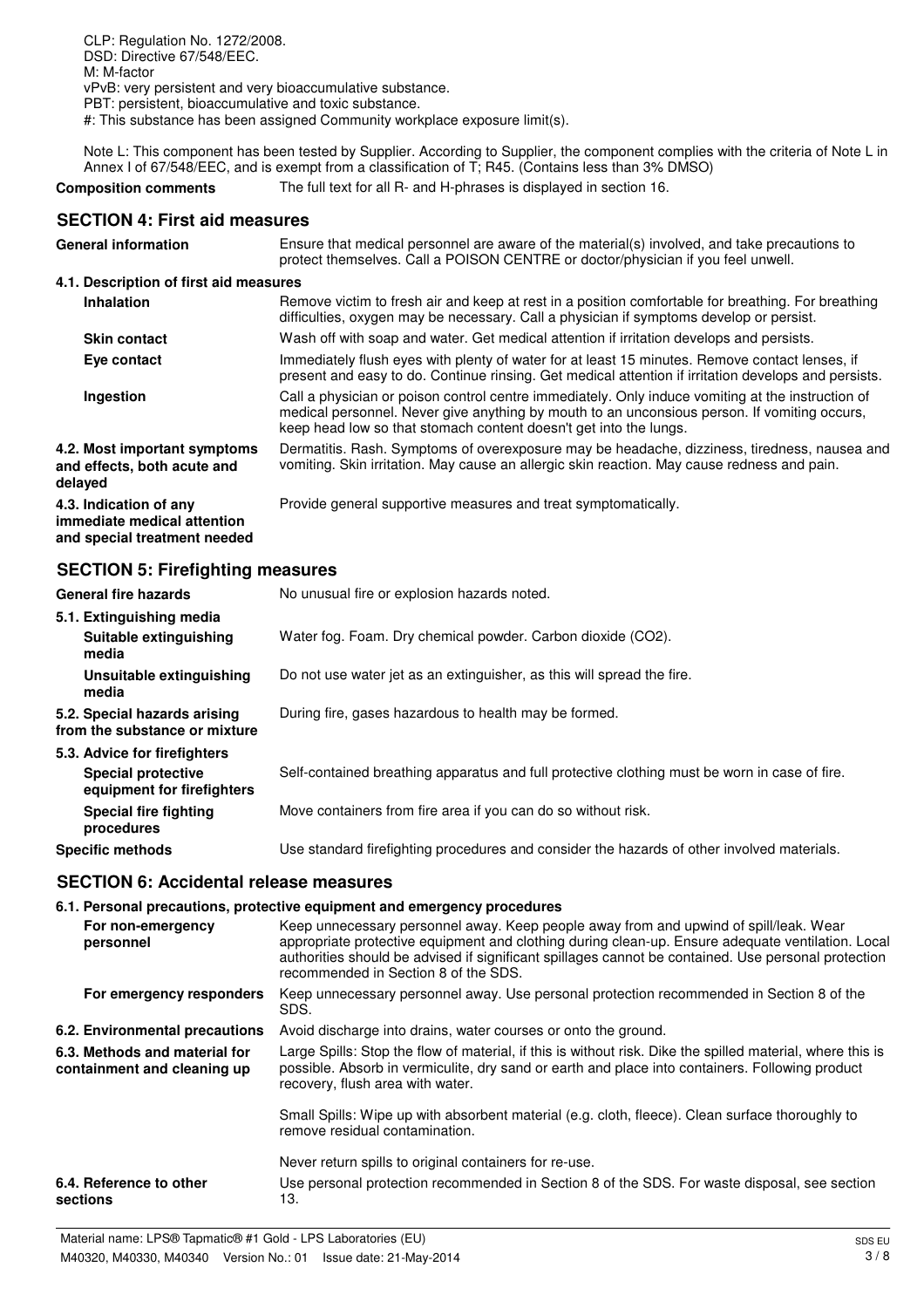## **SECTION 7: Handling and storage**

| $\overline{3}$ . The contraction of the state $\overline{3}$            |                                                                                                                                                                                                                                                                                                                                                                                                        |  |  |
|-------------------------------------------------------------------------|--------------------------------------------------------------------------------------------------------------------------------------------------------------------------------------------------------------------------------------------------------------------------------------------------------------------------------------------------------------------------------------------------------|--|--|
| 7.1. Precautions for safe<br>handling                                   | Provide adequate ventilation. Wear appropriate personal protective equipment. Wash hands<br>thoroughly after handling. Observe good industrial hygiene practices.                                                                                                                                                                                                                                      |  |  |
| 7.2. Conditions for safe<br>storage, including any<br>incompatibilities | Store locked up. Store in original tightly closed container. Store away from incompatible materials<br>(see Section 10 of the SDS).                                                                                                                                                                                                                                                                    |  |  |
| 7.3. Specific end use(s)                                                | Not available.                                                                                                                                                                                                                                                                                                                                                                                         |  |  |
| <b>SECTION 8: Exposure controls/personal protection</b>                 |                                                                                                                                                                                                                                                                                                                                                                                                        |  |  |
| 8.1. Control parameters                                                 |                                                                                                                                                                                                                                                                                                                                                                                                        |  |  |
| <b>Occupational exposure limits</b>                                     | No exposure limits noted for ingredient(s).                                                                                                                                                                                                                                                                                                                                                            |  |  |
| <b>Biological limit values</b>                                          | No biological exposure limits noted for the ingredient(s).                                                                                                                                                                                                                                                                                                                                             |  |  |
| <b>Recommended monitoring</b><br>procedures                             | Follow standard monitoring procedures.                                                                                                                                                                                                                                                                                                                                                                 |  |  |
| Derived no-effect level (DNEL)                                          | Not available.                                                                                                                                                                                                                                                                                                                                                                                         |  |  |
| <b>Predicted no effect</b><br>concentrations (PNECs)                    | Not available.                                                                                                                                                                                                                                                                                                                                                                                         |  |  |
| 8.2. Exposure controls                                                  |                                                                                                                                                                                                                                                                                                                                                                                                        |  |  |
| Appropriate engineering<br>controls                                     | Good general ventilation (typically 10 air changes per hour) should be used. Ventilation rates<br>should be matched to conditions. If applicable, use process enclosures, local exhaust ventilation,<br>or other engineering controls to maintain airborne levels below recommended exposure limits. If<br>exposure limits have not been established, maintain airborne levels to an acceptable level. |  |  |
|                                                                         | Individual protection measures, such as personal protective equipment                                                                                                                                                                                                                                                                                                                                  |  |  |
| <b>General information</b>                                              | Personal protection equipment should be chosen according to the CEN standards and in<br>discussion with the supplier of the personal protective equipment.                                                                                                                                                                                                                                             |  |  |
| Eye/face protection                                                     | Wear safety glasses with side shields (or goggles).                                                                                                                                                                                                                                                                                                                                                    |  |  |
| <b>Skin protection</b>                                                  |                                                                                                                                                                                                                                                                                                                                                                                                        |  |  |
| - Hand protection                                                       | Chemical resistant gloves are recommended.                                                                                                                                                                                                                                                                                                                                                             |  |  |
| - Other                                                                 | Wear suitable protective clothing.                                                                                                                                                                                                                                                                                                                                                                     |  |  |
| <b>Respiratory protection</b>                                           | In case of insufficient ventilation, wear suitable respiratory equipment.                                                                                                                                                                                                                                                                                                                              |  |  |
| <b>Thermal hazards</b>                                                  | Not applicable.                                                                                                                                                                                                                                                                                                                                                                                        |  |  |
| <b>Hygiene measures</b>                                                 | When using, do not eat, drink or smoke. Always observe good personal hygiene measures, such<br>as washing after handling the material and before eating, drinking, and/or smoking. Routinely<br>wash work clothing and protective equipment to remove contaminants.                                                                                                                                    |  |  |
| <b>Environmental exposure</b><br>controls                               | Environmental manager must be informed of all major releases.                                                                                                                                                                                                                                                                                                                                          |  |  |

# **SECTION 9: Physical and chemical properties**

## **9.1. Information on basic physical and chemical properties**

| Appearance                                   | Liquid.                               |
|----------------------------------------------|---------------------------------------|
| <b>Physical state</b>                        | Liquid.                               |
| <b>Form</b>                                  | Liquid.                               |
| Colour                                       | Gold.                                 |
| Odour                                        | Slight petroleum odor                 |
| <b>Odour threshold</b>                       | Not established                       |
| рH                                           | Not applicable                        |
| Melting point/freezing point                 | Not established                       |
| Initial boiling point and boiling<br>range   | 241 °C (465,8 °F)                     |
| <b>Flash point</b>                           | 149,0 ℃ (300,2 °F) Cleveland open cup |
| <b>Evaporation rate</b>                      | < 0.1 BuAc                            |
| Flammability (solid, gas)                    | Not available.                        |
| Upper/lower flammability or explosive limits |                                       |
| <b>Flammability limit - lower</b><br>(%)     | Not established                       |
| <b>Flammability limit - upper</b>            | Not established                       |

**(%)**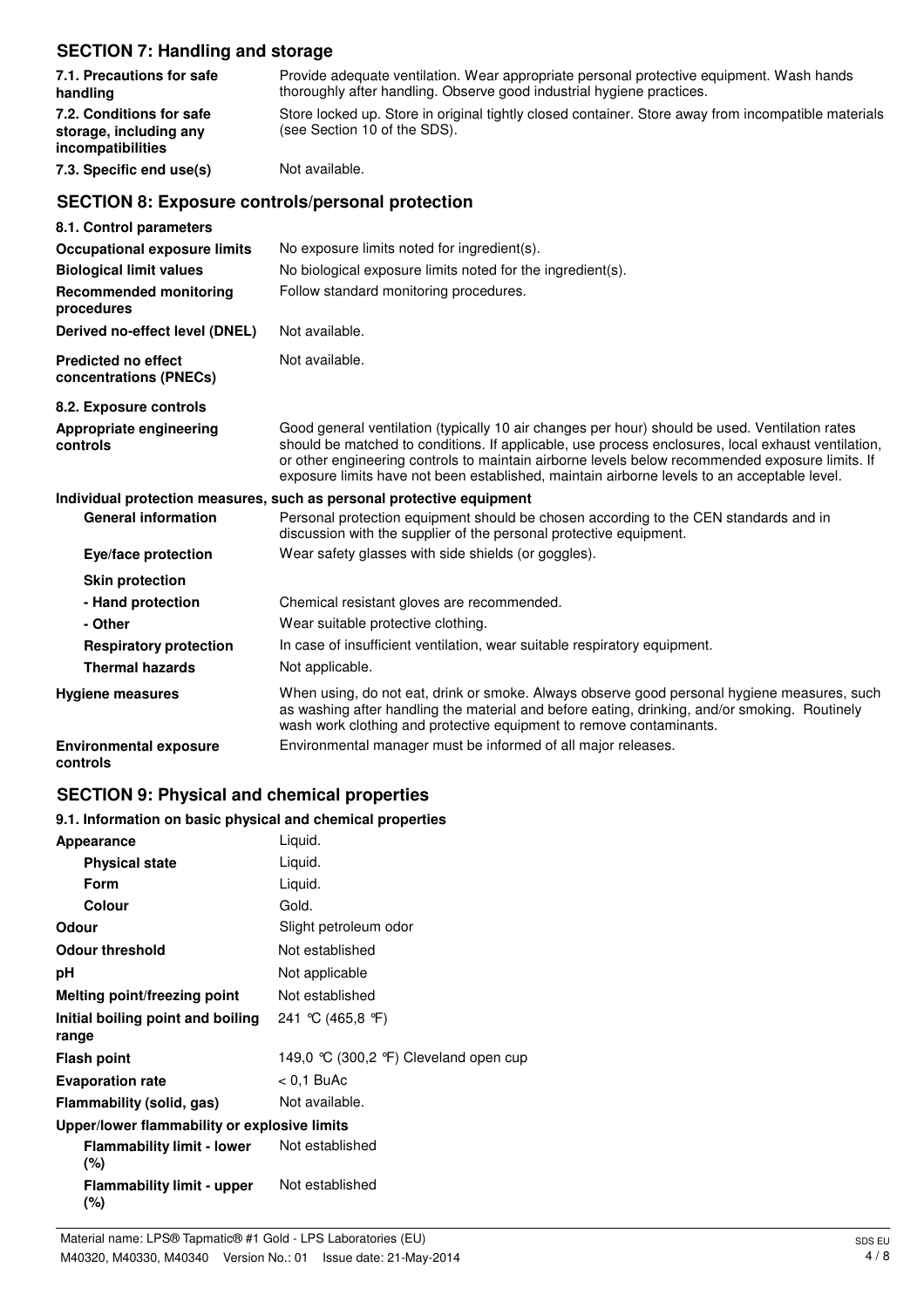| Vapour pressure                                   | $<$ 0,05 mm Hg @ 20 °C                                  |
|---------------------------------------------------|---------------------------------------------------------|
| <b>Vapour density</b>                             | $> 1$ (Air = 1)                                         |
| <b>Relative density</b>                           | Not available.                                          |
| Solubility(ies)                                   |                                                         |
| Solubility (water)                                | Not soluble                                             |
| Solubility (other)                                | Not available.                                          |
| <b>Partition coefficient</b><br>(n-octanol/water) | 1 >                                                     |
| <b>Auto-ignition temperature</b>                  | Not established                                         |
| <b>Decomposition temperature</b>                  | Not established                                         |
| <b>Viscosity</b>                                  | $< 20$ mm $2/s$                                         |
| <b>Explosive properties</b>                       | Not available.                                          |
| <b>Oxidizing properties</b>                       | Not available.                                          |
| 9.2. Other information                            |                                                         |
| <b>Heat of combustion</b>                         | Not established                                         |
| <b>Percent volatile</b>                           | $0\%$                                                   |
| <b>Specific gravity</b>                           | $0,88 - 0,9$ @ 20 °C                                    |
| VOC (Weight %)                                    | 0 % per US State & Federal Consumer Product Regulations |

# **SECTION 10: Stability and reactivity**

| 10.1. Reactivity                            | This product may react with oxidizing agents.                                      |
|---------------------------------------------|------------------------------------------------------------------------------------|
| 10.2. Chemical stability                    | Material is stable under normal conditions.                                        |
| 10.3. Possibility of hazardous<br>reactions | Hazardous polymerisation does not occur.                                           |
| 10.4. Conditions to avoid                   | Avoid temperatures exceeding the flash point. Contact with incompatible materials. |
| 10.5. Incompatible materials                | Strong oxidising agents.                                                           |
| 10.6. Hazardous<br>decomposition products   | Carbon oxides.                                                                     |

# **SECTION 11: Toxicological information**

| <b>General information</b>               | Occupational exposure to the substance or mixture may cause adverse effects.                                                                                                                        |
|------------------------------------------|-----------------------------------------------------------------------------------------------------------------------------------------------------------------------------------------------------|
| Information on likely routes of exposure |                                                                                                                                                                                                     |
| Ingestion                                | May be harmful if swallowed. May be fatal if swallowed and enters airways.                                                                                                                          |
| <b>Inhalation</b>                        | Prolonged inhalation may be harmful. May cause irritation to the respiratory system.                                                                                                                |
| <b>Skin contact</b>                      | Causes skin irritation.                                                                                                                                                                             |
| Eye contact                              | Causes serious eve irritation.                                                                                                                                                                      |
| Symptoms                                 | Irritating to eyes, respiratory system and skin. Symptoms may include stinging, tearing, redness,<br>swelling, and blurred vision. Exposure may cause temporary irritation, redness, or discomfort. |

## **11.1. Information on toxicological effects**

| Acute toxicity | May be harmful if swallowed. May be fatal if swallowed and enters airways. |
|----------------|----------------------------------------------------------------------------|
|----------------|----------------------------------------------------------------------------|

| <b>Components</b> | <b>Species</b>                                      | <b>Test results</b> |  |
|-------------------|-----------------------------------------------------|---------------------|--|
|                   | Dipropylene Glycol Monobutyl Ether (CAS 29911-28-2) |                     |  |
| Acute             |                                                     |                     |  |
| Dermal            |                                                     |                     |  |
| LD50              | Rat                                                 | $>$ 2000 mg/kg      |  |
| Inhalation        |                                                     |                     |  |
| LC50              | Rat                                                 | $> 42,1$ ppm        |  |
|                   |                                                     | $> 2,04$ mg/l       |  |
| Oral              |                                                     |                     |  |
| LD50              | Mouse                                               | $2160$ mg/kg        |  |
|                   | Rat                                                 | 2000 - 3000 ml/kg   |  |
|                   |                                                     | 1820 - 2730 mg/kg   |  |
|                   |                                                     |                     |  |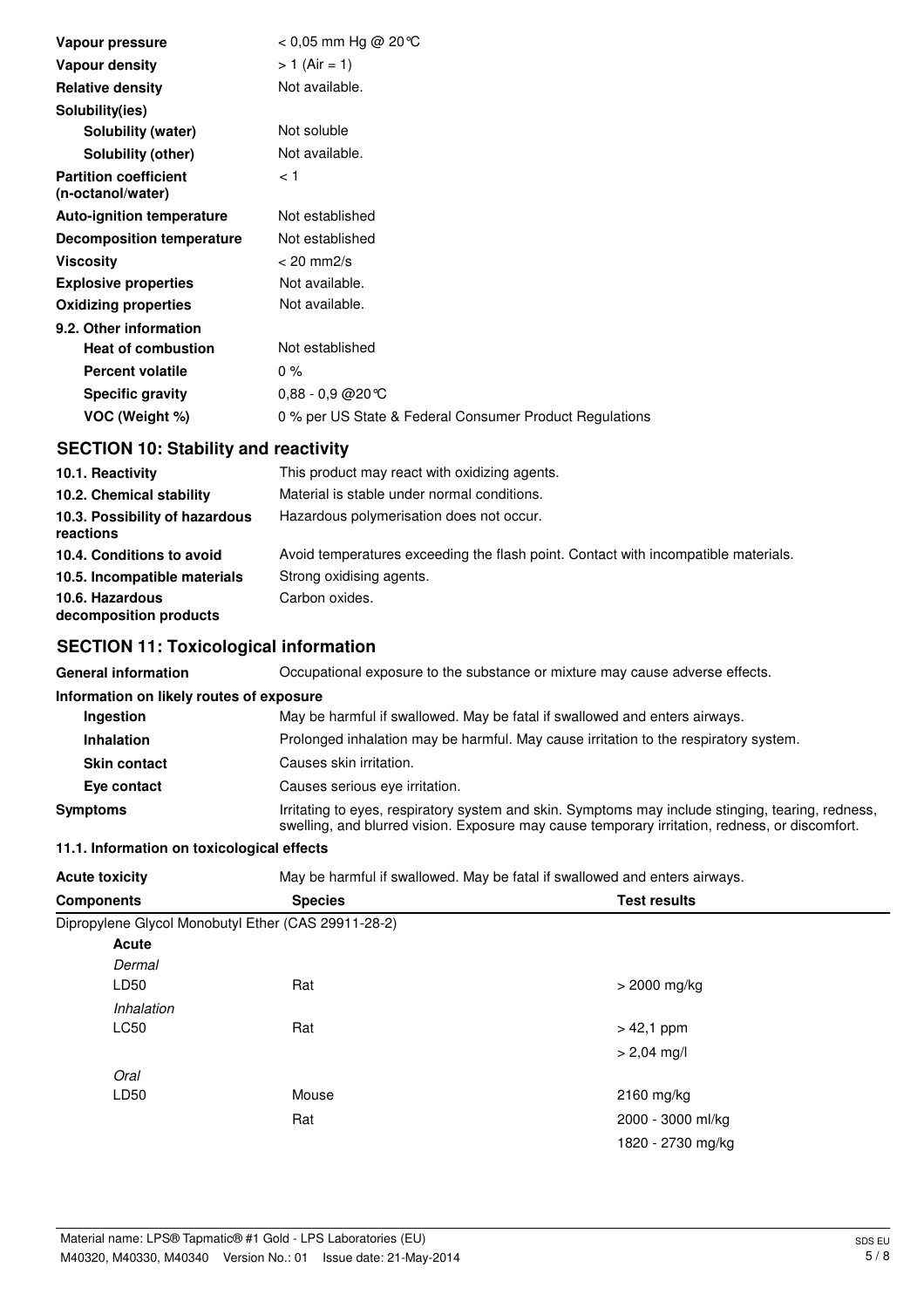| <b>Components</b>                                     | <b>Species</b>                                                                                                                                                                                        | <b>Test results</b> |
|-------------------------------------------------------|-------------------------------------------------------------------------------------------------------------------------------------------------------------------------------------------------------|---------------------|
| Methyl Oleate (CAS 67762-26-9)                        |                                                                                                                                                                                                       |                     |
| Acute                                                 |                                                                                                                                                                                                       |                     |
| Dermal                                                |                                                                                                                                                                                                       |                     |
| LD50                                                  | Rabbit                                                                                                                                                                                                | > 2000 mg/kg        |
| Oral                                                  |                                                                                                                                                                                                       |                     |
| LD50                                                  | Rat                                                                                                                                                                                                   | > 5000 mg/kg        |
| Petroleum Oil (CAS 64742-52-5)                        |                                                                                                                                                                                                       |                     |
| Acute<br>Dermal                                       |                                                                                                                                                                                                       |                     |
| LD50                                                  | Rabbit                                                                                                                                                                                                | $>$ 2000 mg/kg      |
| Inhalation                                            |                                                                                                                                                                                                       |                     |
| <b>LC50</b>                                           | Rat                                                                                                                                                                                                   | $> 2,5$ mg/l        |
| Oral                                                  |                                                                                                                                                                                                       |                     |
| LD50                                                  | Rat                                                                                                                                                                                                   | > 2000 mg/kg        |
| <b>Skin corrosion/irritation</b>                      | Causes skin irritation.                                                                                                                                                                               |                     |
| Serious eye damage/eye                                | Causes serious eye irritation.                                                                                                                                                                        |                     |
| irritation                                            |                                                                                                                                                                                                       |                     |
| <b>Respiratory sensitisation</b>                      | Not a respiratory sensitizer.                                                                                                                                                                         |                     |
| <b>Skin sensitisation</b>                             | This product is not expected to cause skin sensitisation.                                                                                                                                             |                     |
| Germ cell mutagenicity                                | No data available to indicate product or any components present at greater than 0.1% are<br>mutagenic or genotoxic.                                                                                   |                     |
| Carcinogenicity                                       | This product is not considered to be a carcinogen by IARC, ACGIH, NTP, or OSHA.                                                                                                                       |                     |
| <b>Reproductive toxicity</b>                          | This product is not expected to cause reproductive or developmental effects.                                                                                                                          |                     |
| Specific target organ toxicity -<br>single exposure   | Based on available data, the classification criteria are not met.                                                                                                                                     |                     |
| Specific target organ toxicity -<br>repeated exposure | Based on available data, the classification criteria are not met.                                                                                                                                     |                     |
| <b>Aspiration hazard</b>                              | May be fatal if swallowed and enters airways.                                                                                                                                                         |                     |
| Mixture versus substance<br>information               | No information available.                                                                                                                                                                             |                     |
| <b>Other information</b>                              | Not available.                                                                                                                                                                                        |                     |
| <b>SECTION 12: Ecological information</b>             |                                                                                                                                                                                                       |                     |
| 12.1. Toxicity                                        | The product is not classified as environmentally hazardous. However, this does not exclude the<br>possibility that large or frequent spills can have a harmful or damaging effect on the environment. |                     |
| 12.2. Persistence and<br>degradability                | Not inherently biodegradable.                                                                                                                                                                         |                     |
| 12.3. Bioaccumulative potential                       | Not available.                                                                                                                                                                                        |                     |
| <b>Bioconcentration factor (BCF)</b>                  | Not available.                                                                                                                                                                                        |                     |
| 12.4. Mobility in soil                                | Readily absorbed into soil.                                                                                                                                                                           |                     |
| 12.5. Results of PBT<br>and vPvB<br>assessment        | Not a PBT or vPvB substance or mixture.                                                                                                                                                               |                     |
| 12.6. Other adverse effects                           | None known.                                                                                                                                                                                           |                     |
| <b>SECTION 13: Disposal considerations</b>            |                                                                                                                                                                                                       |                     |
| 13.1. Waste treatment methods                         |                                                                                                                                                                                                       |                     |

| <b>Residual waste</b>         | Dispose of in accordance with local regulations. Empty containers or liners may retain some<br>product residues. This material and its container must be disposed of in a safe manner (see:<br>Disposal instructions). |
|-------------------------------|------------------------------------------------------------------------------------------------------------------------------------------------------------------------------------------------------------------------|
| <b>Contaminated packaging</b> | Empty containers should be taken to an approved waste handling site for recycling or disposal.<br>Since emptied containers may retain product residue, follow label warnings even after container is<br>emptied.       |
| EU waste code                 | The Waste code should be assigned in discussion between the user, the producer and the waste<br>disposal company.                                                                                                      |
| Disposal methods/information  | Collect and reclaim or dispose in sealed containers at licensed waste disposal site. Dispose of<br>contents/container in accordance with local/regional/national/international regulations.                            |
| <b>Special precautions</b>    | Dispose in accordance with all applicable regulations.                                                                                                                                                                 |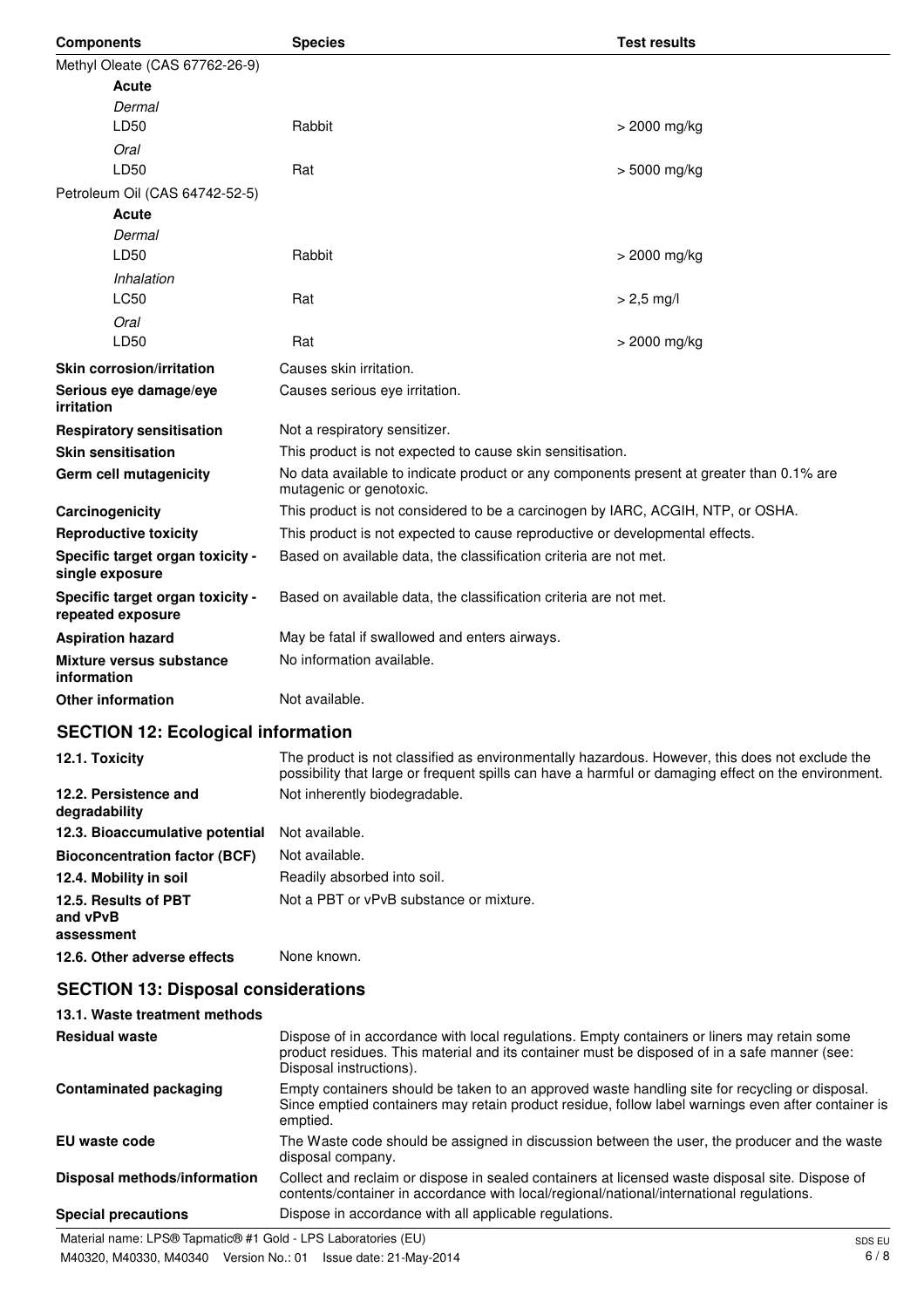# **SECTION 14: Transport information**

### **ADR**

Not regulated as dangerous goods.

#### **RID**

Not regulated as dangerous goods.

# **ADN**

Not regulated as dangerous goods.

## **IATA**

Not regulated as dangerous goods.

### **IMDG**

Not regulated as dangerous goods.

#### **14.7. Transport in bulk** This substance/mixture is not intended to be transported in bulk.

**according to Annex II of MARPOL 73/78 and the IBC Code**

# **SECTION 15: Regulatory information**

## **15.1. Safety, health and environmental regulations/legislation specific for the substance or mixture EU regulations Regulation (EC) No. 1005/2009 on substances that deplete the ozone layer, Annex I** Not listed. **Regulation (EC) No. 1005/2009 on substances that deplete the ozone layer, Annex II** Not listed. **Regulation (EC) No. 850/2004 On persistent organic pollutants, Annex I as amended** Not listed. **Regulation (EC) No. 689/2008 concerning the export and import of dangerous chemicals, Annex I, part 1 as amended** Not listed. **Regulation (EC) No. 689/2008 concerning the export and import of dangerous chemicals, Annex I, part 2 as amended** Not listed. **Regulation (EC) No. 689/2008 concerning the export and import of dangerous chemicals, Annex I, part 3 as amended** Not listed. **Regulation (EC) No. 689/2008 concerning the export and import of dangerous chemicals, Annex V as amended** Not listed. **Regulation (EC) No. 166/2006 Annex II Pollutant Release and Transfer Registry** Not listed. **Regulation (EC) No. 1907/2006, REACH Article 59(1) Candidate List as currently published by ECHA** Not listed. **Authorisations Regulation (EC) No. 1907/2006, REACH Annex XIV Substances subject to authorization, as amended** Not listed. **Restrictions on use Regulation (EC) No. 1907/2006, REACH Annex XVII Substances subject to restriction on marketing and use as amended** Not listed. **Directive 2004/37/EC: on the protection of workers from the risks related to exposure to carcinogens and mutagens at work** Petroleum Oil (CAS 64742-52-5) **Directive 92/85/EEC: on the safety and health of pregnant workers and workers who have recently given birth or are breastfeeding** Petroleum Oil (CAS 64742-52-5) **Other EU regulations Directive 96/82/EC (Seveso II) on the control of major-accident hazards involving dangerous substances** Not listed. **Directive 98/24/EC on the protection of the health and safety of workers from the risks related to chemical agents at work** Petroleum Oil (CAS 64742-52-5) **Directive 94/33/EC on the protection of young people at work** Petroleum Oil (CAS 64742-52-5) **Other regulations** The product is classified and labelled in accordance with EC directives or respective national laws. This Safety Data Sheet complies with the requirements of Regulation (EC) No 1907/2006.

**National regulations** Follow national regulation for work with chemical agents.